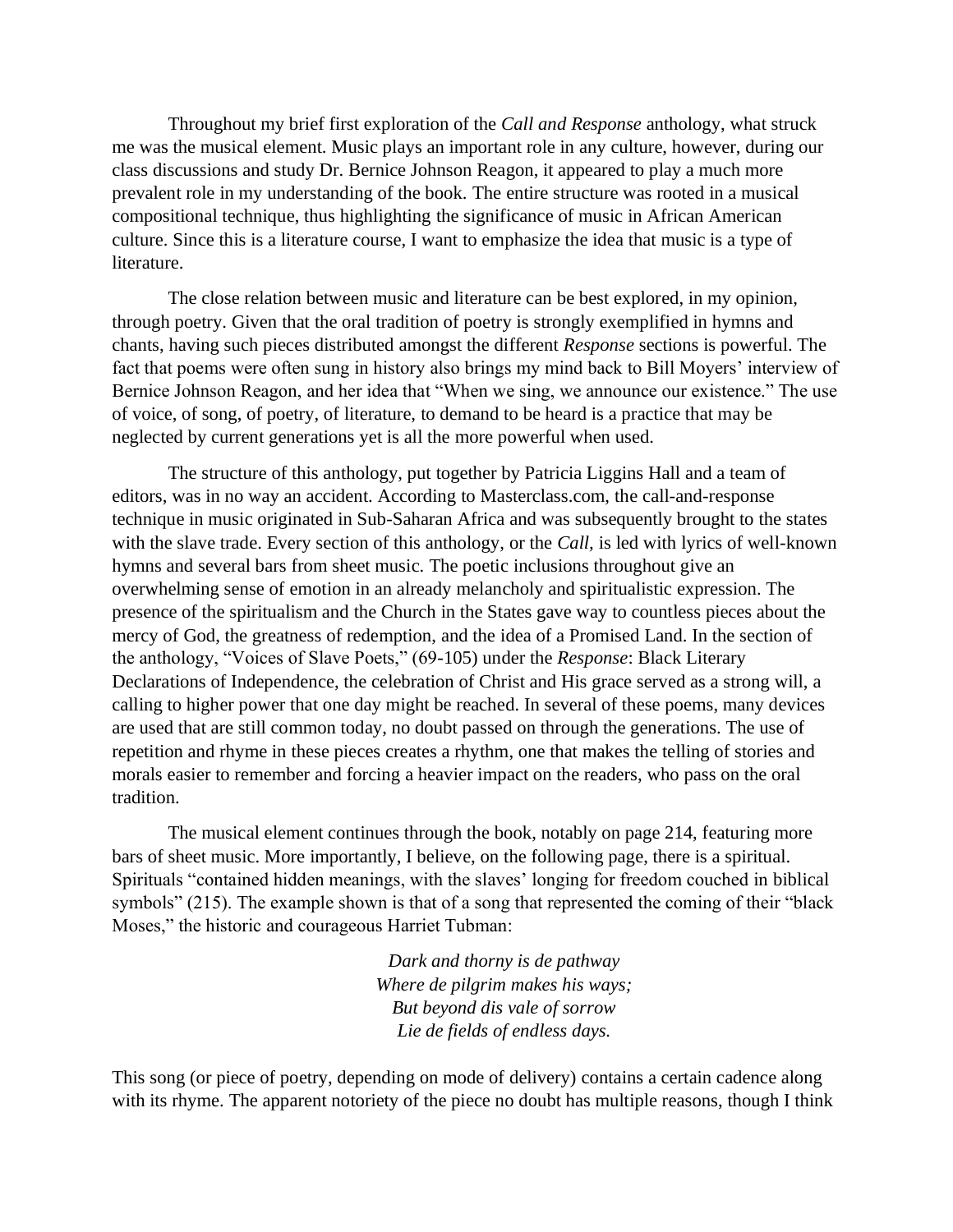it suffices to say that the formatting of said poetry plays a major role in that fact. The symbolism of this spiritual has long outlived its need to be used yet serves as a strong reminder of the past and why its presence is reserved in history.

The use of song continued to serve its purpose throughout the Civil War, as shown throughout the calls-and-responses put together by Patricia Liggins Hill. At this point, it appears as though generations had long picked up the traditions of those before them and begun to use them in their own way. "Go Down Moses," a popular spiritual at the time, had been rehashed to reflect a new issue going on at that present. The new refrain sang as:

> *Go Down, Abraham, Way down in Dixie's land; Tell Jeff Davis, To let my people go.*

The idea of rehashing well known songs to fit a particular goal or statement is a standard practice among modern protests all over the world but seen often today in the United States of America, thus proving the pasts movements relevant and substantial. Following this period, with the Emancipation of the enslaved people of the South, even more spirituals made their way through the communities; notably, *Wade in nuh Watuh Children, Steal Away,* and *You Got a Right.*  Recognizable today, I couldn't help but to once again think back to Dr. Reagon, who had mentioned these in her interview with Bill Moyers.

The *Call* named "Cross Road Blues," brings us to more modern times, in which African American music and literature has found a new movement to embrace. The Black Arts Movement of the 1960's and 1970's brought a host of new voices and new forms of literature to the expanding community. With new year's bringing new struggles on African American people, a boom in a new form of poetry took place. One that did not conform to traditional principles as they had in the past, but a style that still empowered the black voice and their heartbreak and sorrow, or their triumph and celebration. That trend continues even now, with contemporary artists putting out new works on their experiences as a black person in America.

As I was constructing this paper, I came across the interview of Monique "Big Mo" Matthews on rhythm and poetry on pages 1876-1878. The last several lines are what struck me most about literature and music coinciding. In her words,

"You have to have something that flows. You have to be def. D-E-F. I guess I have to think of something for you that ain't slang. Def is dope, def is live when you say somethin's dope it means it is the epitome of the experience and you have to be def by your very presence because you have to make people happy.